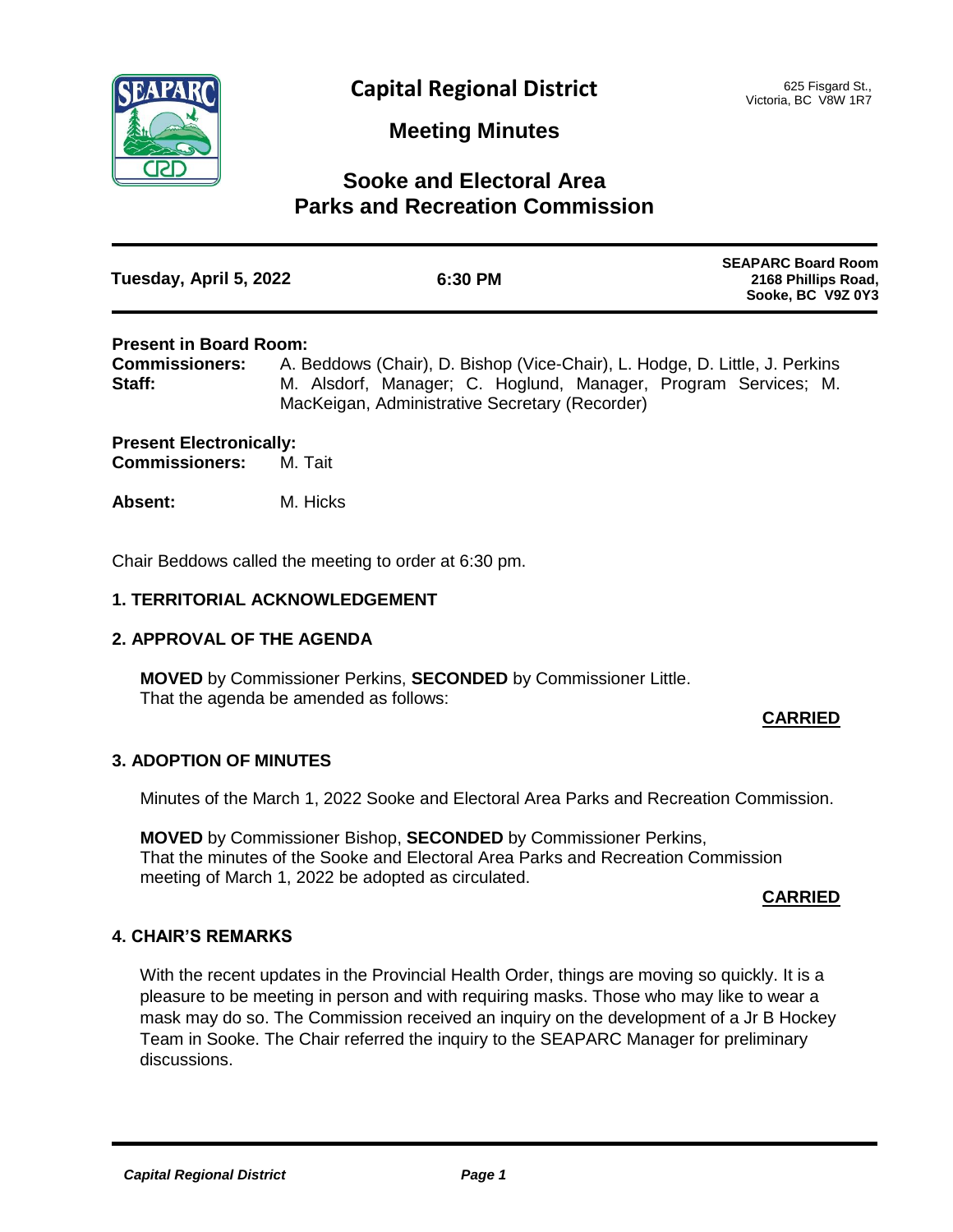## **5. YOUTH MEMBER REPORT**

Commissioner Hodge provided an update on the process to connect SEAPARC with the students of Edward Milne Community School (EMCS)

- The promotion of school theatre productions at SEAPARC is completed.

### **6. COMMISSION BUSINESS**

#### **6.1. 2021 Operating Surplus**

M. Alsdorf provided a verbal report on the 2021 operating surplus, in the amount of \$177,062, for the Capital Reserve Fund.

**MOVED** by Commissioner Perkins, **SECONDED** by Commissioner Tait, That the Sooke and Electoral Area Parks and Recreation Commission receive this report for information.

#### **CARRIED**

#### **6.2. Weight Room Celebration**

C. Hoglund provided a verbal report on the weight room celebration, proposing to hold an event in the early afternoon of Friday, May 27 or Saturday, May 28. The event would include speeches/acknowledgements followed by an open house with fitness instructors and personal trainers, healthy refreshments, and giveaways including admission passes and a membership pass.

**MOVED** by Commissioner Bishop, **SECONDED** by Commissioner Little, That the Sooke and Electoral Area Parks and Recreation Commission direct staff to plan an opening event on Saturday, May 28.

#### **CARRIED**

## **6.3. LIFE Policy Update**

C. Hoglund provided an overview of the report.

**MOVED** by Commissioner Perkins, **SECONDED** by Commissioner Little, That the Sooke and Electoral Area Parks and Recreation Commission approve the revision of policy R-100.1 LIFE (Leisure Involvement for Everyone) Program.

**CARRIED**

## **6.4. Programs Services, Administration and Operations Update**

M. Alsdorf provided an overview of the report. The commission discussed the following topics:

- Grade 2 Swim Lessons for all Sooke elementary schools and the opportunity to provide this service next school year.
- Progress on the Sports Box and site security once the pour is completed and prior to project completion.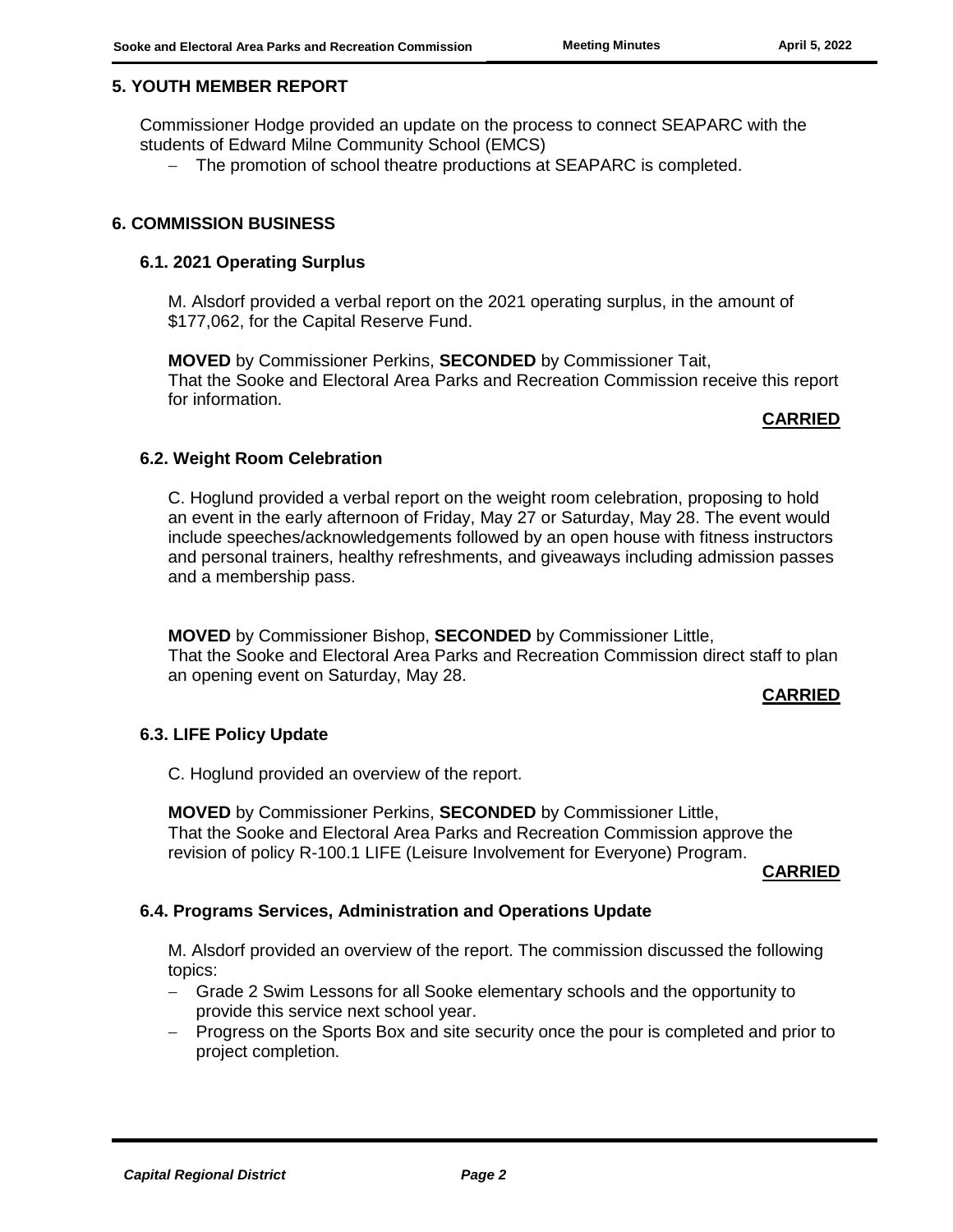- Future development of the Sport Box lands and other recreational opportunities with the District of Sooke. Forward an invitation to Laura Hooper, Manager of Parks and Environmental Services, to attend the May meeting.
- Staffing levels to meet the increased demands on programs and services.

**MOVED** by Commissioner Little, **SECONDED** by Commissioner Bishop, That the Sooke and Electoral Area Parks and Recreation Commission receive this report for information.

**CARRIED**

## **6.5. Fees & Charges**

M. Alsdorf provided an overview of the report. The commission discussed the following topics:

- The ATM is out of service
- The introduction of a rental fee for youth games on Stan Jones Field

**MOTION** to amend the fees and charges by removing the fee SEAPARC Stan Jones Field per Game Youth.

**MOVED** by Commissioner Perkins, **SECONDED** by Commissioner Bishop, that the fee SEAPARC Stan Jones Field per Game Youth be removed from the Fees & Charges

**MOVED** by Commissioner Little, **SECONDED** by Commissioner Bishop, That the Sooke and Electoral Area Parks and Recreation Commission recommend to the Capital Regional District Board that the proposed fees and charges, as amended, be approved for inclusion in the 2022/2023 Fees and Charges Bylaw for SEAPARC Services.

#### **CARRIED**

## **7. NEW BUSINESS:**

#### **7.1. Junior B Hockey Team**

M. Alsdorf provided a summary of preliminary discussions with an individual seeking information on ice availability and rental fees for a Junior B Hockey Team in Sooke. The commission discussed the current ice allocation and availability of ice for current user groups.

#### **7.2. Future Projects**

M. Alsdorf provided a summary of the 2015 Strategic Plan review scheduled for the new year and the Facility Condition Assessment Plan which will help guide the long term Capital Budget Plan. The commission discussed the condition of the pool structure, and temporary rink board dividers.

#### **8. ADJOURNMENT:**

**MOVED** by Commissioner Perkins, **SECONDED** by Commissioner Little,

That the April 5, 2022 meeting of the Sooke and Electoral Area Parks and Recreation Commission be adjourned at 7:30pm.

#### **CARRIED**

*Capital Regional District Page 3*